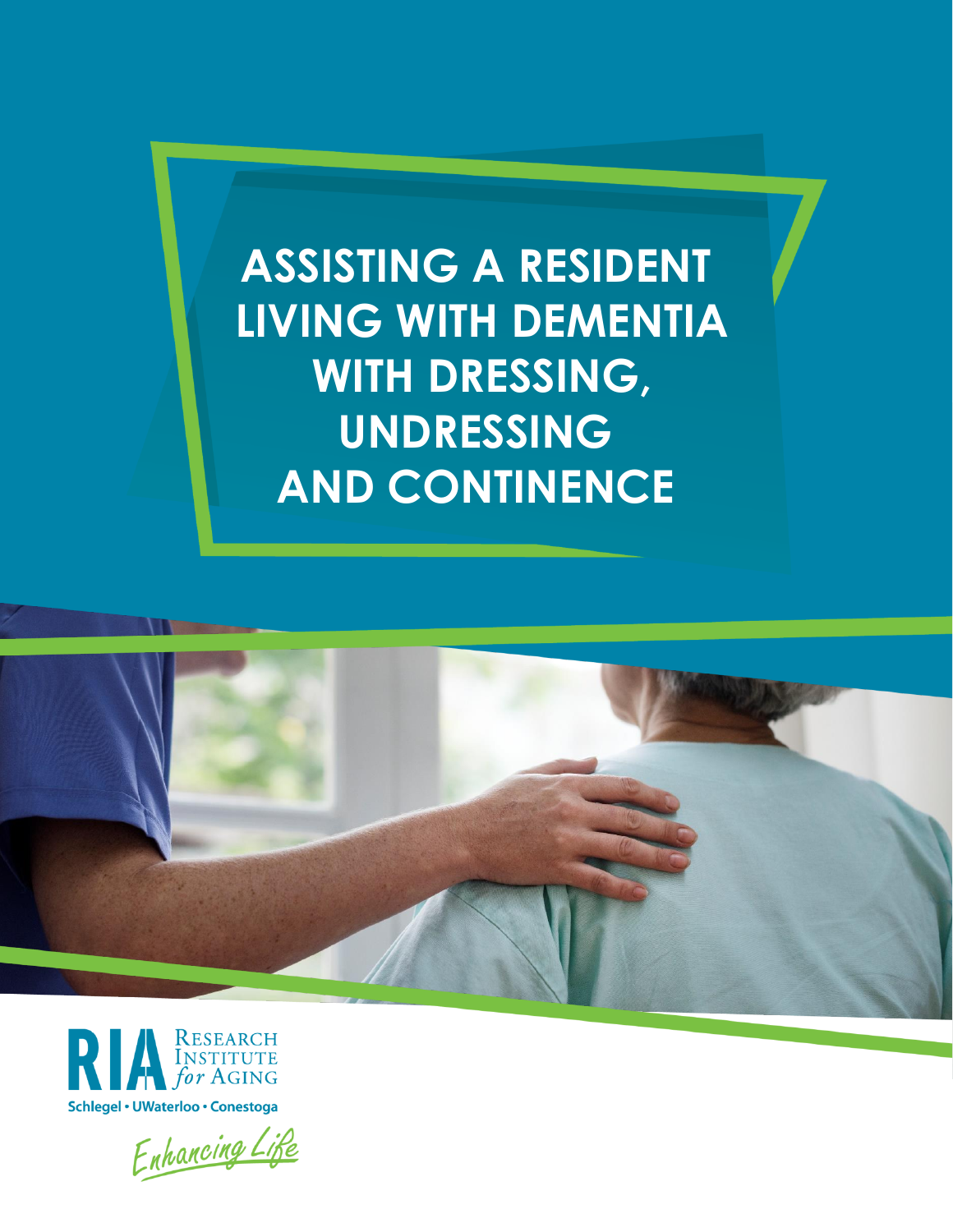## **Assisting a resident living with dementia with dressing, undressing and continence**

The way we dress is a part of who we are. It is a very personal activity; one we are used to doing ourselves. Similar, is using the washroom. The bathroom is the ultimate place of privacy, a place where we are been used to closing the door so that no one invades our space. There are many reasons why a person living with dementia may need support with dressing and continence, for example memory loss or physical difficulties.

This tip sheet offers some background on dementia and strategies to respect residents' routines and preferences and take advantage of dressing and grooming time to build authentic relationships.

### **Dementia**

People living with dementia may see the world differently because of sensory changes, having better access to memories from the past than the present, environmental factors or other factors. They may also misperceive things (e.g., mistake a shadow for a person) because they cannot see the object clearly. As the illness progresses, older memories are easier to retrieve than more recent memories.<sup>1</sup> This means people living with dementia may use past memories to help understand their current world. Because of this, care partners may not fully understand or interpret the person's words, actions or gestures immediately.

Remember, the reality of the person living with dementia is authentic to them even if it differs from what you are experiencing. It is important to respect their reality. This might mean going along with a story they are telling you that seems unreal to you.<sup>2</sup>

## **Supporting a person to live well with dementia**

For people living with dementia to maintain a sense of well-being, they need to live in a supportive social environment, where they are accepted, respected, have meaningful relationships and are supported to grow.

There are many ways to create a supportive environment:

- Get to know the person and show them respect (e.g., greet the person by name, use eye contact, actively communicate with and listen to the person).
- Connect with the person rather than correcting them. Share a moment with the person even if their reality or perception of the moment is different from yours own.
- Acknowledge the person's emotions and respond with respect and empathy.
- Work with the person, rather than for the person. Support the person to use their abilities and to have a say in decisions.
- Enable and support the person to do what he or she otherwise would not be able to do. Create opportunities for meaning and purpose.
- Go with the flow by adjusting to the person's needs and desires.
- Honour the daily rhythms and life patterns of the person.<sup>2</sup>

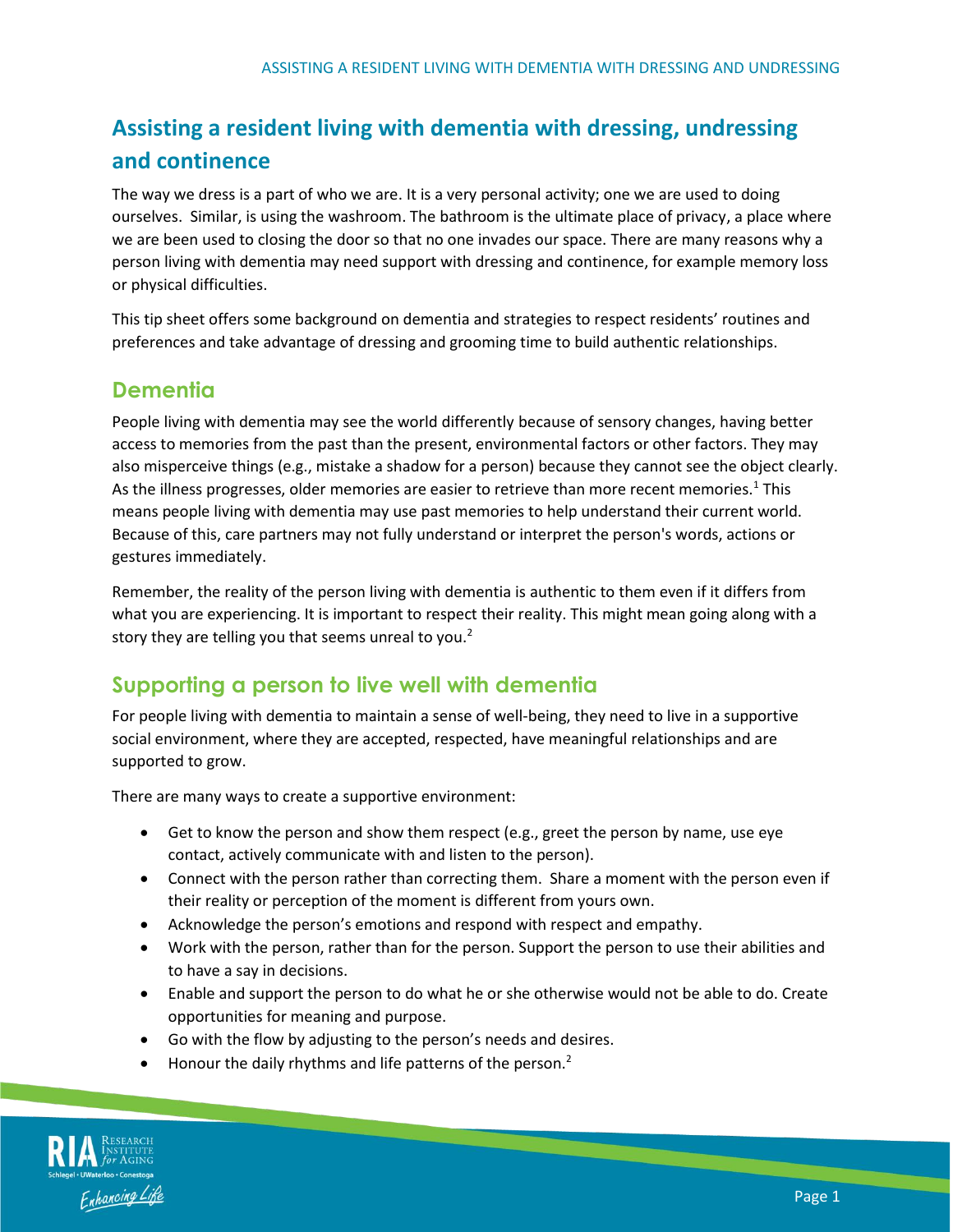#### ASSISTING A RESIDENT LIVING WITH DEMENTIA WITH DRESSING AND UNDRESSING

There are also supportive ways to approach and communicate with a person living with dementia:

- Approach a resident from the front, not from the side or rear.
- Always speak to the person at their level and face-to-face.
- Always be aware of the residents' personal space and learn where their comfort area is.
- Even if you have been working with a resident on a daily basis, a person living with dementia may not recognize you**.** Start off all interactions with a resident by introducing yourself.
- Slowly and calmly explain what you will be doing. You may have to show by actions or repeat what you have already said several times as you go along.
- If a resident is non-verbal, still ask them questions and read their body language. This helps to foster independence and provides an inclusive approach.
- Offer statements instead of open-ended questions. For example,"This white and blue top might be nice with these blue pants. Do you like this combination?"
- Remember that 30% of what we say is verbal and 70% is shown by our body language and residents can be very good at reading this.
- Ask the resident about themselves.
- Ask what their favourite things are, what brings them joy.
- Ask the resident to tell you how they would like something done.
- Encourage independence by assisting the resident to dress and undress themselves. What they are able to do for themselves may change day to day.

If a resident is uncomfortable with the activity of dressing or undressing, or needing help in the washroom it is important to be aware of the resident's level of anxiety surrounding the activity. If you learn something new about the resident, share what works with others so it can be added to their care plan.

## **Dressing and undressing**

Here are some tips for a safe and pleasant dressing and undressing experience for a resident living with dementia:

- Dressing includes considering a person's style, sensory and mobility needs (hearing aids, glasses, make-up, jewellery etc). Ensure you ask the resident about their style and needs.
- Think of the steps you take to dress yourself daily and remember they are likely the same steps this resident might take.
- Ask what activities they plan to do that day. Is there an activity going on that day that would require a change of time for getting dressed (i.e. bath day)/undressed (later evening program) or an event that would requires a more formal attire?
- Offer the resident the opportunity to go to the washroom and/or brush their teeth before getting dressed/undressed.
- Provide choice, and limit options to make it easier for the resident (maybe provide two options).
- Check the label on the clothing to ensure it belongs to the resident.

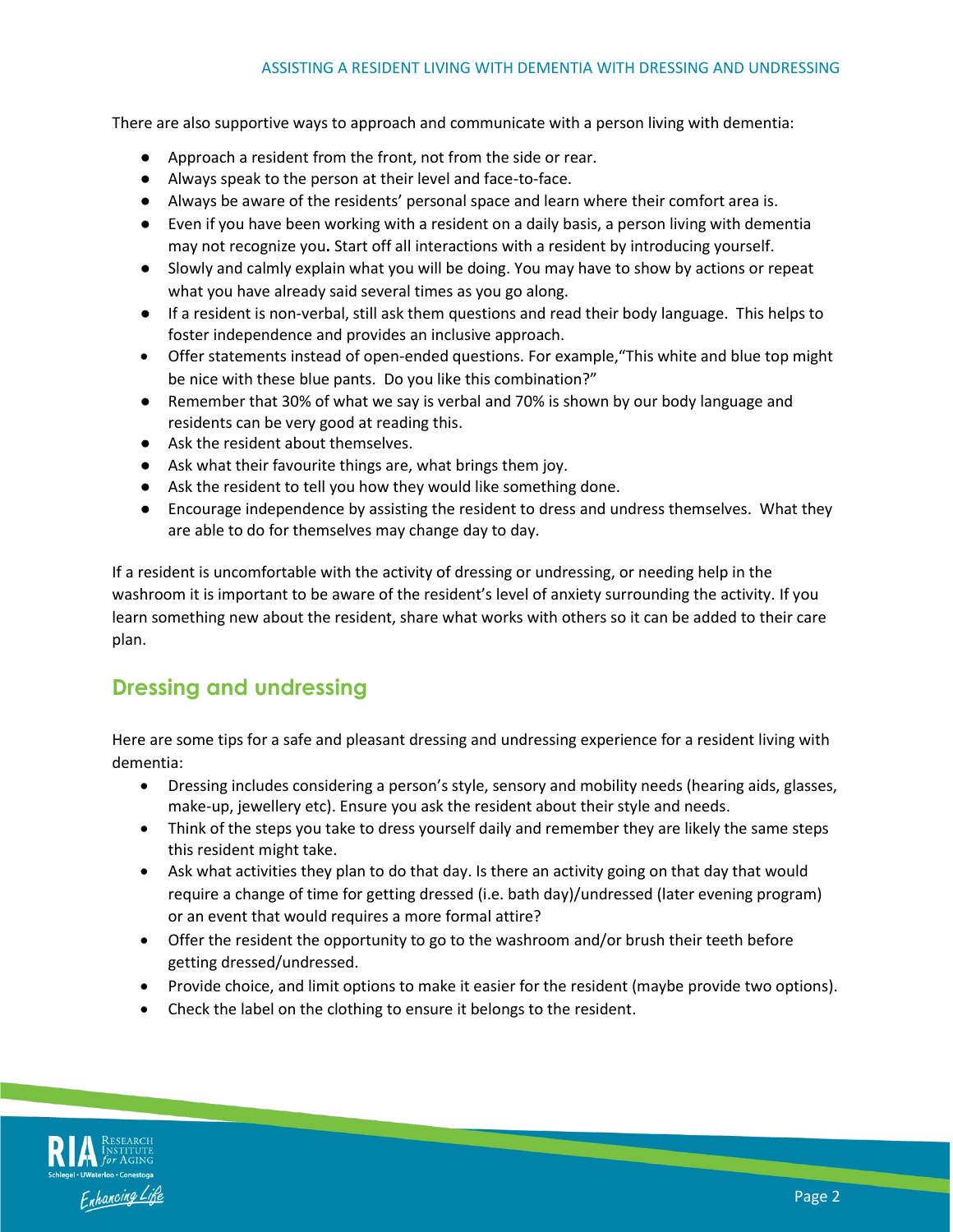## **Supporting continence**

Here are some useful tips for aiding residents in the washroom that will help to maintain their dignity and sense of independence:

- Notice when the resident gives signs about needing to use the washroom. This might be fidgeting, or tugging on clothing for example. Some people have a regular schedule, so it may be helpful to learn a resident's routine.<sup>3</sup>
- Think of the steps you take when using the toilet, and consider these while you help the resident.
- A resident may need help removing clothes. Ask them and if they do and help them remove their clothes slowly, encouraging them to help. You may need to give them reminders for example to pull their pants down before sitting down.
- Consider that if balance is problematic for a male resident, they may need to sit when they urinate to reduce the risk of falling.<sup>4</sup>
- Ensure that the resident isn't rushed, it may take time to empty the bladder or bowels. Walk away, step out of view for a few minutes, or stand outside the door until you are needed. $4$
- Hand the person toilet paper and ask if they need help.
- Help or remind the resident pull their pants back up while trying to give them as much privacy as possible.